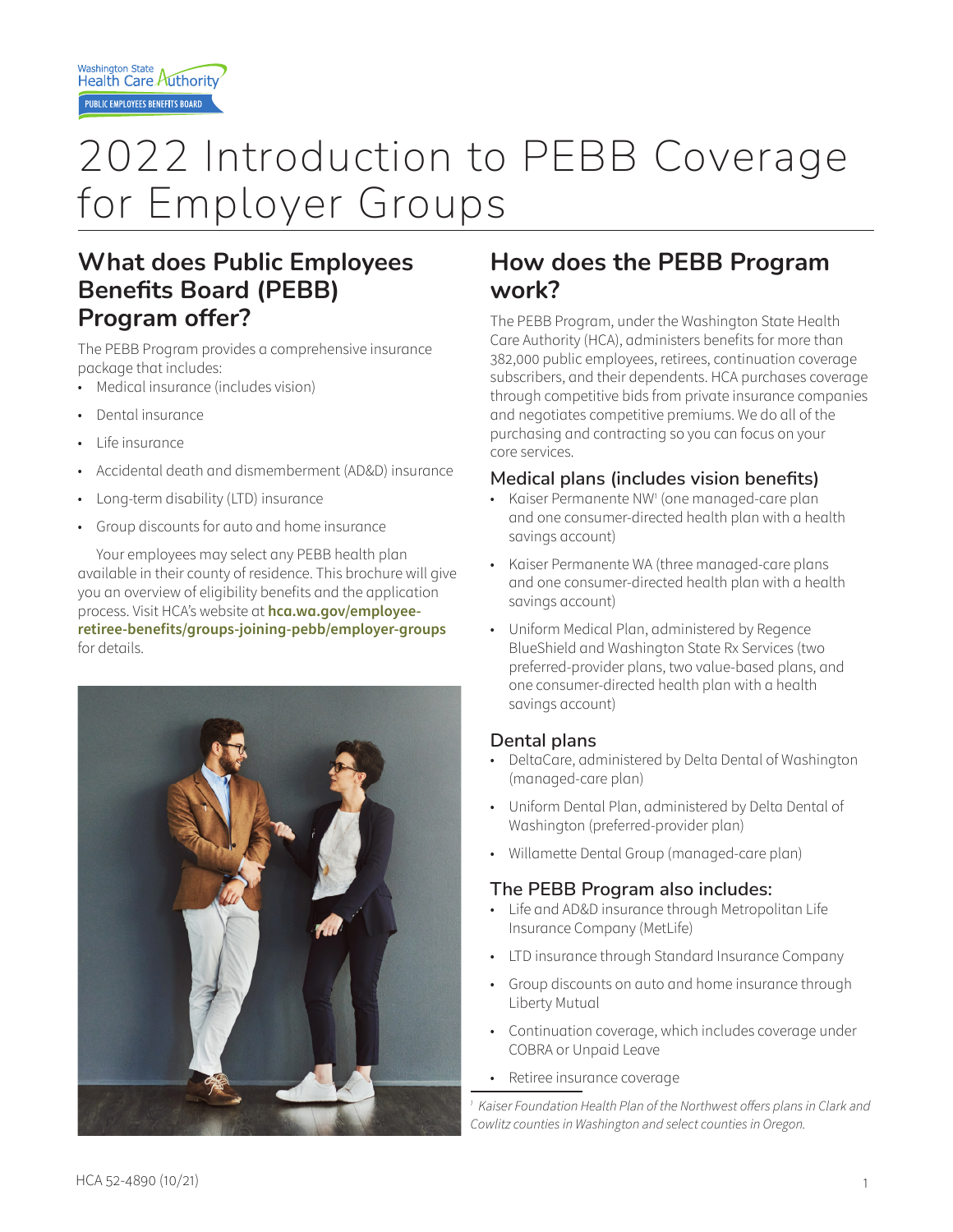### **Eligibility**

#### **Groups**

PEBB group coverage is available only to entities and employees that perform governmental functions and are not controlled by private interests. Coverage is available to all employees, individual bargaining groups, or all nonrepresented employees of:

- Counties, municipalities, and political subdivisions.
- Tribal governments.
- Employee organizations that represent state civil service employees, the Washington Health Benefit Exchange, or the Department of Services for the Blind.
- Entities with individual statutory authority.

Your group may purchase the full benefits package of PEBB medical/vision, dental, life, AD&D, and LTD insurance, or may purchase medical/vision insurance only. If the group selects the full benefits package, employees cannot waive PEBB basic life, basic AD&D, or employer-paid LTD insurance.

Your group may request inclusion of retirees covered under your current retiree health plan, subject to PEBB requirements outlined in Washington Administrative Code (WAC) 182-08-237.

Employees who retire after your group joins the PEBB Program may be eligible for PEBB retiree insurance coverage based on retiree eligibility described in WAC 182-12-171. If your group leaves the PEBB Program, retiree insurance coverage will also end.

Coverage for retirees only is not available through the PEBB Program.

HCA must approve your group's participation.

Once approved, HCA will charge a start-up fee based on your group's size. Failure to pay the start-up fee or return the Interlocal Agreement (or Intergovernmental Agreement for tribal governments) before the group's effective date of coverage may result in a delayed coverage date.

## **Group start-up fees**

| <b>Group size (includes employees)</b> | <b>Fee</b>  |
|----------------------------------------|-------------|
| Fewer than 100 potential enrollees     | \$10/person |
| 100-500 potential enrollees            | \$1,500     |
| 501-700 potential enrollees            | \$2,000     |
| 701-1,000 potential enrollees          | \$2,500     |
| More than 1,000 potential enrollees    | \$4,000     |

Once enrolled, your group must participate in PEBB insurance coverage for at least one full plan year, and may end participation only at the end of the plan year (December 31), unless HCA approves a mid-year termination.

#### **Employees**

The PEBB Program outlines employee eligibility in WAC 182-12-114. Employee and dependent eligibility and terms of enrollment for insurance coverage are determined by the criteria outlined in the Interlocal Agreement with the PEBB Program, as defined by WAC 182-08-245(1)(c).

Employees may waive PEBB medical coverage for themselves if they have other employer-based group medical insurance, Medicare, or a Tricare plan. If employees waive PEBB medical coverage, they cannot enroll dependents in PEBB medical. Employees may enroll eligible dependents as outlined in WAC 182-12-262, but are not required to enroll them.

Employees who waive PEBB medical coverage may waive PEBB dental coverage only if they are enrolled in School Employees Benefits Board (SEBB) medical, dental, and vision. They must enroll in PEBB basic life, basic AD&D, and employer-paid LTD insurance if your group selects the full benefits package.

Dependents cannot be enrolled in two PEBB medical and dental accounts at the same time, even if eligible under more than one enrolled subscriber. Employees and their dependents can no longer enroll in health plans under both the PEBB Program and the SEBB Program.

#### **Retirees**

Retiree eligibility is described in WAC 182-12-171. Employees who enroll in PEBB insurance coverage may continue their coverage upon retirement as long as they meet PEBB retiree eligibility and procedural requirements and your group continues to participate in the PEBB Program.

Employees who retired before your group's effective date of PEBB insurance coverage may not enroll in PEBB retiree coverage, unless your group requested the inclusion of retired employees at the time of application and they meet the criteria outlined in WAC 182-08-237. Contact the PEBB Program Outreach and Training Unit for details.

#### **Dependents**

Under WAC 182-12-260, employees may enroll:

- Their legal spouse/state-registered domestic partner, as defined in RCW 26.60.020(1), which includes all substantially equivalent legal unions from other jurisdictions as defined in RCW 26.60.090.
- Their children as described in WAC 182-12-260(3).

The PEBB Program requires proof of eligibility (dependent verification) before enrolling any dependents.

### **Good to know!**

For questions, call the PEBB Program Outreach and Training Unit at 1-800-700-1555.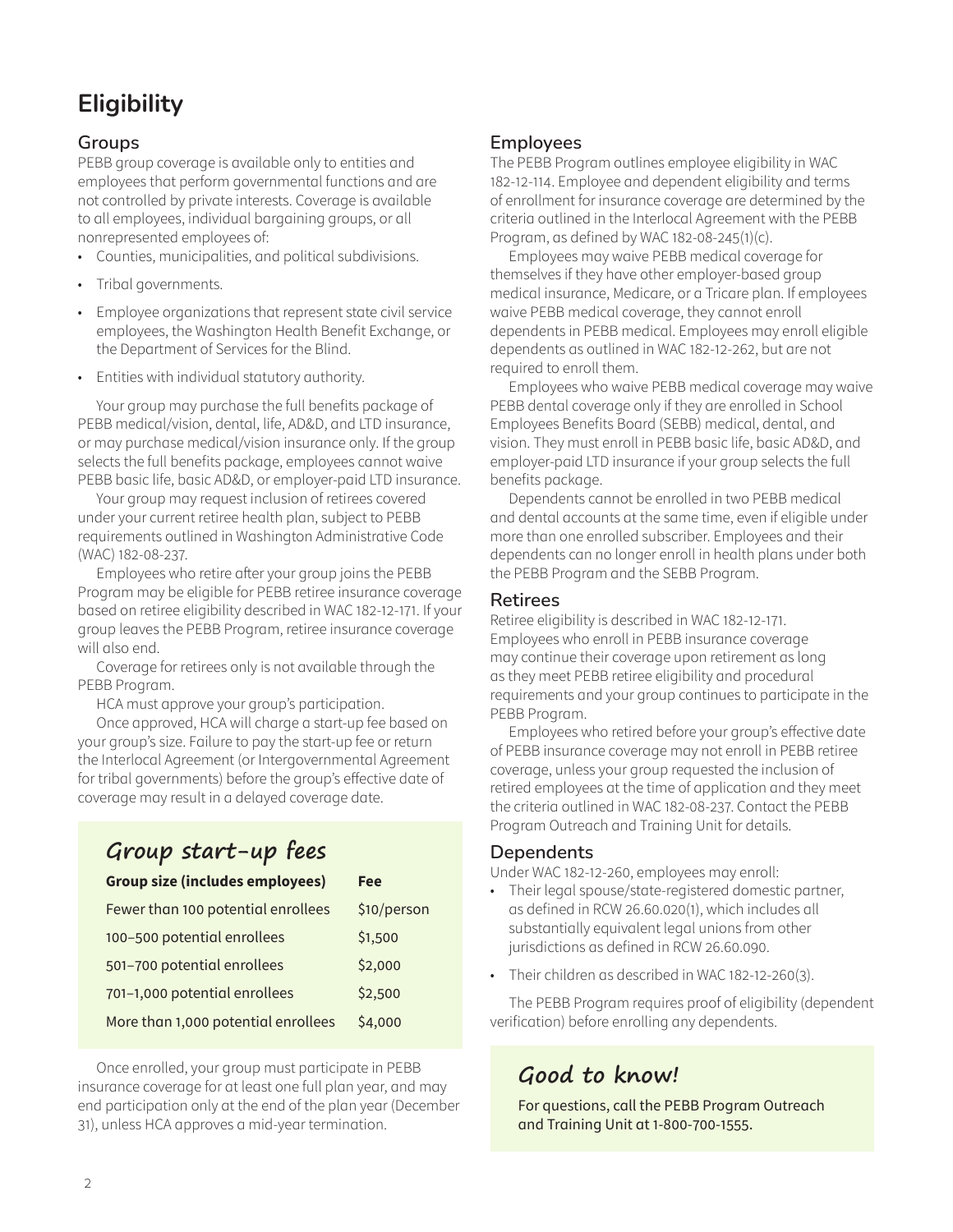### **Application process (for groups with 5,000 or more employees)**

The required information and application materials must be submitted to the PEBB Program at least 120 days before the requested coverage effective date. This includes employee organizations representing state civil service employees, the Washington Health Benefit Exchange, and the Department of Services for the Blind.

#### **Application requirements**

Failure to submit all required application materials can result in denial of the application.

#### **State-required application materials**

- 1. A letter of application that includes:
	- a. A reference to your group's authorizing statute.
	- b. A description of your group's organizational structure and a description of the employee bargaining unit(s) or group of nonrepresented employees for which your group is applying.
	- c. Employer tax ID number (TIN).
	- d. A statement of whether your group is applying for medical/vision only or the full benefits package (medical/vision, dental, life, AD&D, and LTD insurance).
- 2. A resolution<sup>1</sup> from your group's governing body authorizing the purchase of PEBB insurance coverage.
- 3. A signed governmental function attestation<sup>1</sup> document affirming that the employees of your group are governmental employees whose services are substantially essential governmental functions.
- 4. Member-level census data<sup>1</sup> file for all employees and dependents for whom your group is applying that includes:
	- a. Employee ID
	- b. Age
	- c. Gender
	- d. First three digits of employee's ZIP code
	- e. Indicator of whether the member is an employee or retiree
	- f. Indicator of whether the member is enrolled in coverage
- 5. If the application is for a subset of your group's employees (for example, a bargaining unit), your group must provide a member-level census file of all employees eligible under their current health plan who are not included in the data file described in item 4. The file must include retirees and the same demographic data by member.
- 6. An actuarial evaluation of your group provided by an actuary designated by the PEBB Program. Your group must pay the cost of the evaluation and it is nonrefundable. It must include the following:
	- a. Large claims history for 24 months by quarter that excludes the most recent three months.
	- b. Ongoing large claims management report for the most recent quarter provided in the large claims history.
	- c. Executive summary of benefits.
	- d. Summary of benefits and certificate of coverage.
	- e. Summary of historical plan costs.

#### **Review process**

HCA will review your group's application and approve or deny it based on the evaluation criteria described in WAC 182-08-240. (This includes all employee organizations representing state civil service employees, the Washington Health Benefit Exchange, and the Department of Services for the Blind, regardless of the number of employees.) Your application may be denied if your group fails to provide the required information and documents described here.



*<sup>1</sup> Samples are available at* **hca.wa.gov/employee-retiree-benefits/groups-joining-pebb/employer-groups***.*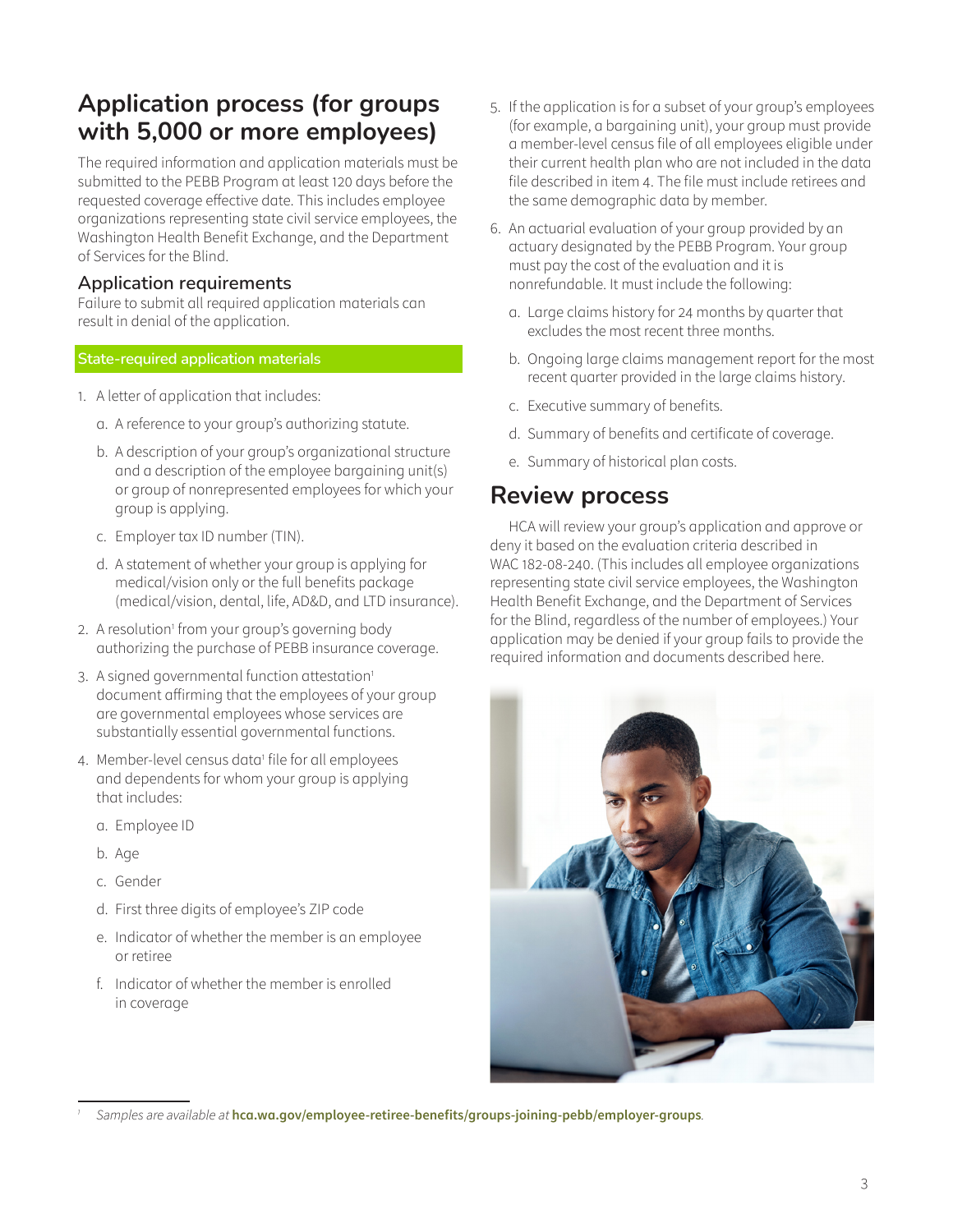### **Application process (for groups with fewer than 5,000 employees)**

You must submit the required information and application materials to the PEBB Program as follows:

- Groups with fewer than 500 employees must apply at least 60 days before the requested coverage effective date.
- Groups with 500 to 4,999 employees must apply at least 90 days before the requested coverage effective date.
- If you are an employee organization representing state civil service employees, the Washington Health Benefit Exchange, or the Department of Services for the Blind, see the application requirements for groups with 5,000 or more employees.

#### **Application requirements**

Failure to submit all required application materials can result in denial of the application.

#### **State-required application materials**

- 1. A letter of application that includes:
	- a. A reference to your group's authorizing statute.
	- b. A description of your group's organizational structure and a description of the employee bargaining unit(s) or group of nonrepresented employees for which your group is applying.
	- c. Employer tax ID number (TIN).
	- d. A statement of whether your group is applying for medical/vision only or the full benefits package (medical/vision, dental, life, AD&D, and LTD insurance).
- 2. A resolution<sup>1</sup> from your group's governing body authorizing the purchase of PEBB insurance coverage.
- 3. A signed governmental function attestation<sup>1</sup> document affirming that the employees of your group are governmental employees whose services are substantially essential governmental functions.
- 4. Member-level census data<sup>1</sup> file for all employees and dependents for whom your group is applying that includes:
	- a. Employee ID
	- b. Age
	- c. Gender
	- d. First three digits of employee's ZIP code
	- e. Indicator of whether the member is an employee or retiree
	- f. Indicator of whether the member is enrolled in coverage
- 5. Historical claims and cost information that includes:
	- a. Large claims history for 24 months (by quarter) that excludes the most recent three months.
	- b. Ongoing large claims management report for the most recent quarter provided in the large claims history.
	- c. Summary of historical plan costs. Some exceptions may apply.
- 6. If the application is for a subset of your group's employees (for example, a bargaining unit), your group must provide a member-level census file of all employees eligible under their current health plan who are not included in the data file described in item 4. The file must include retirees and the same demographic data by member.

### **Review process**

HCA will review your group's application and approve or deny it based on the evaluation criteria described in WAC 182-08-240. We will respond within 30 days and process your group's enrollment or request additional information. Your application may be denied if your group fails to provide the required information and documents described here.

*<sup>1</sup> Samples are available at* **hca.wa.gov/employee-retiree-benefits/groups-joining-pebb/employer-groups***.*